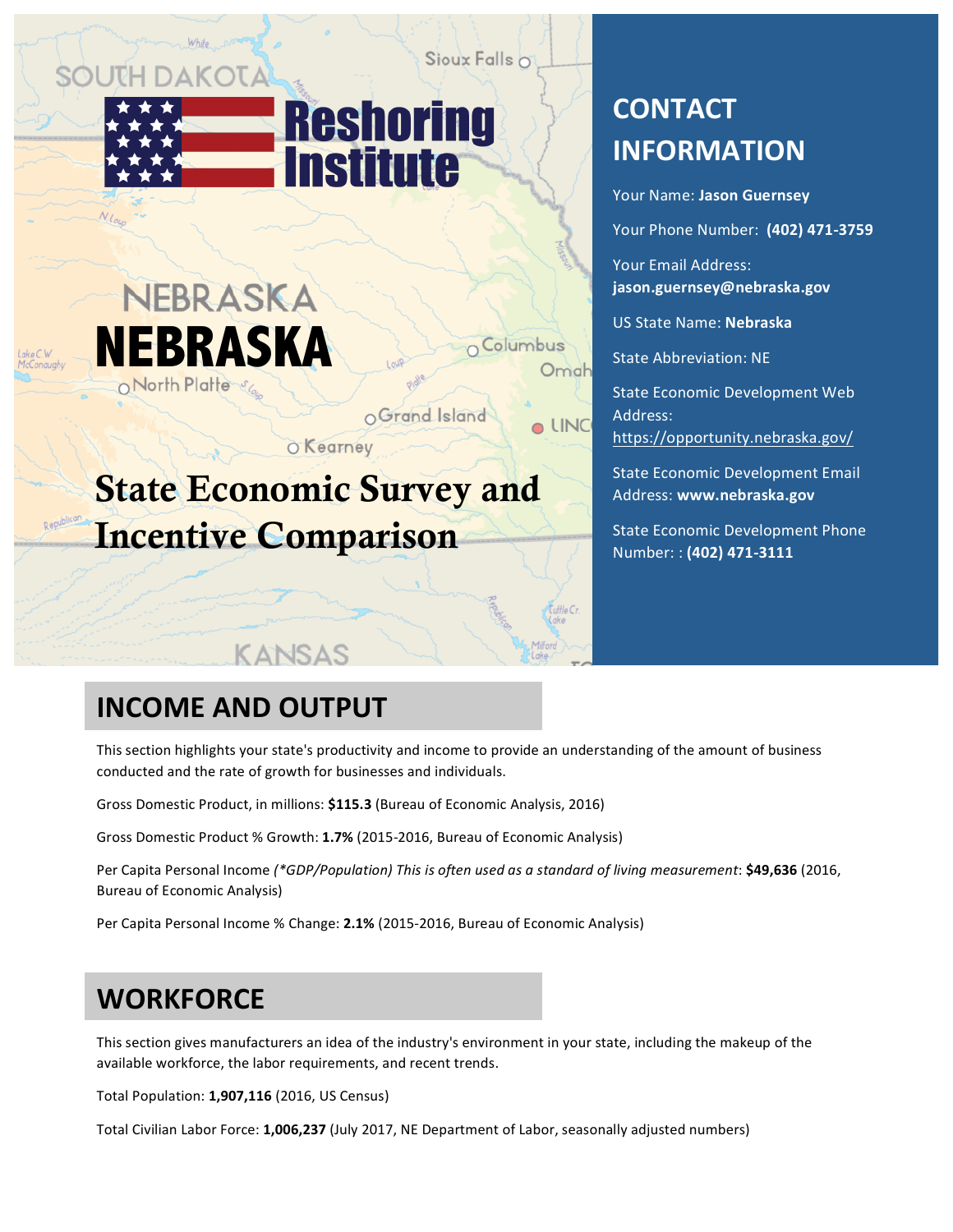Total Number of Persons Employed: **978,207** (July 2017, NE Department of Labor, seasonally adjusted) Total Number of Persons Unemployed: 28,030 (July 2017, NE Department of Labor, seasonally adjusted) Unemployment Rate %: 2.8% (July 2017, NE Department of Labor, seasonally adjusted) Manufacturing Employment: **96,982** (July 2017, NE Department of Labor, Jan-Mar Average) Professional and Business Services Employment: 136,917 (July 2017, NE Department of Labor, Jan-Mar Average) State Right-to-Work Law Y/N: Yes Large Factory Openings during Previous year: N/A Large Factory Closures during Previous year: N/A

This section provides further insight into the potential workforce education levels, advanced areas of education, and partnerships between higher education and industry for insight into quality of labor force and growth sustainability.

% High School Diploma or More: **90.7%** (2015 Census Bureau, ACS)

% Bachelor's Degree or Higher: 29.3% (2015 Census Bureau, ACS)

Enrollment in Higher Education Institutions: 136,917 (2016 NE Coordinating Commission for Postsecondary Education)

Science and Engineering Graduate Students: 25,766 (2016 NE Coordinating Commission for Postsecondary Education)

List of High school, College, or University Manufacturing Partnership Programs These are partnerships with *manufacturers to help train future employees in certain skills:* 

List of Additional Manufacturing Training Programs:

List of Future Planned Manufacturing Training Programs If known please include expected implementation date: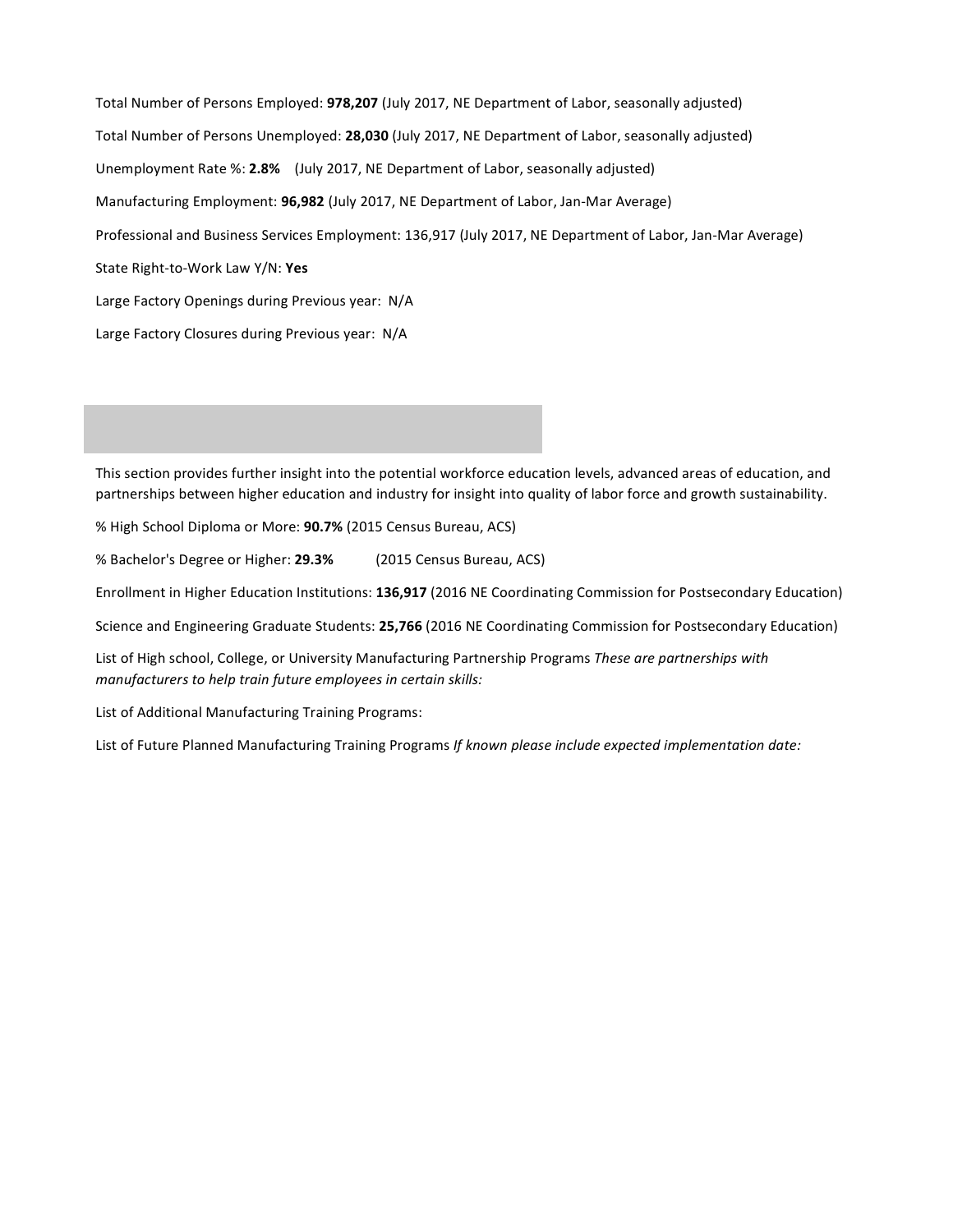# **COST OF DOING BUSINESS**

This section highlights the costs associated with doing business in your state including taxes, wages, insurance, and energy expenses.

State Corporate Income Tax %: 5.58%; 7.81%

State Individual Income Tax %: 2.46%; 3.51%; 5.01%; 6.84%

State Level Sales Tax %: 5.5%

State Use Tax: **5.5%**

Unemployment Insurance Tax % (estimate): **1.25% of taxable wages** for a new manufacturing employer, can qualify for a lower rate in as little as one year.

Additional Relevant Taxes:

Workers' Compensation Employer Insurance Costs per \$100 of Payroll: \$1.36 (2013, National Academy of Social Insurance)

Average Industrial Electric Rate: 8.91 cents per kwh (2016, EIA, US Dept of Energy)

Average Price of Natural Gas Delivered to Industrial Consumers: \$3.95 (2016, EIA, US Dept of Energy)

Average Hourly Earnings of Production Workers in Manufacturing: \$17.80 (2016, BLS, CES Data)

Minimum Wage (current): \$9.00

Pending Legislation Regarding Minimum Wage: No

If you answered YES to the above question, What is the proposed minimum wage?:

If you answered YES to the above question, What is the legislative bill number?:

### **ENTREPRENEURSHIP AND INNOVATION**

This section underscores the successes of your state in terms of business innovation through awards, venture capital, and intellectual property attainment.

Total Small Business Innovation Research (SBIR) Awards Found at: https://www.sbir.gov/reports/statesummary?year=2016&program\_tid=105791: 4 Phase I awards for \$963,405 and 2 Phase II awards for \$1,726,294. Total **6 awards for \$2,689,699**

Total Small Business Technology Transfer (STTR) Awards Found at: https://www.sbir.gov/reports/statesummary?year=2016&program\_tid=105792: 1 Phase I award for \$987,969 and 3 Phase II awards for \$742,058. Total 4 **awards for \$1,730,027**

Venture Capital Deals, in millions: 11 deals, \$31.1 million (PwC/NVCA MoneyTree Venture Capital Report, 2016)

% of State with Internet Accessibility: 99.5% (2014, Nebraska Information Technology Commission, Broadband Initiative, Nebraska Public Service Commission)

Newly Registered Businesses: **N/A**

Newly Registered Patents: 313 (2015, USPTO, Patent Counts By Country, State, and Year - Utility Patents)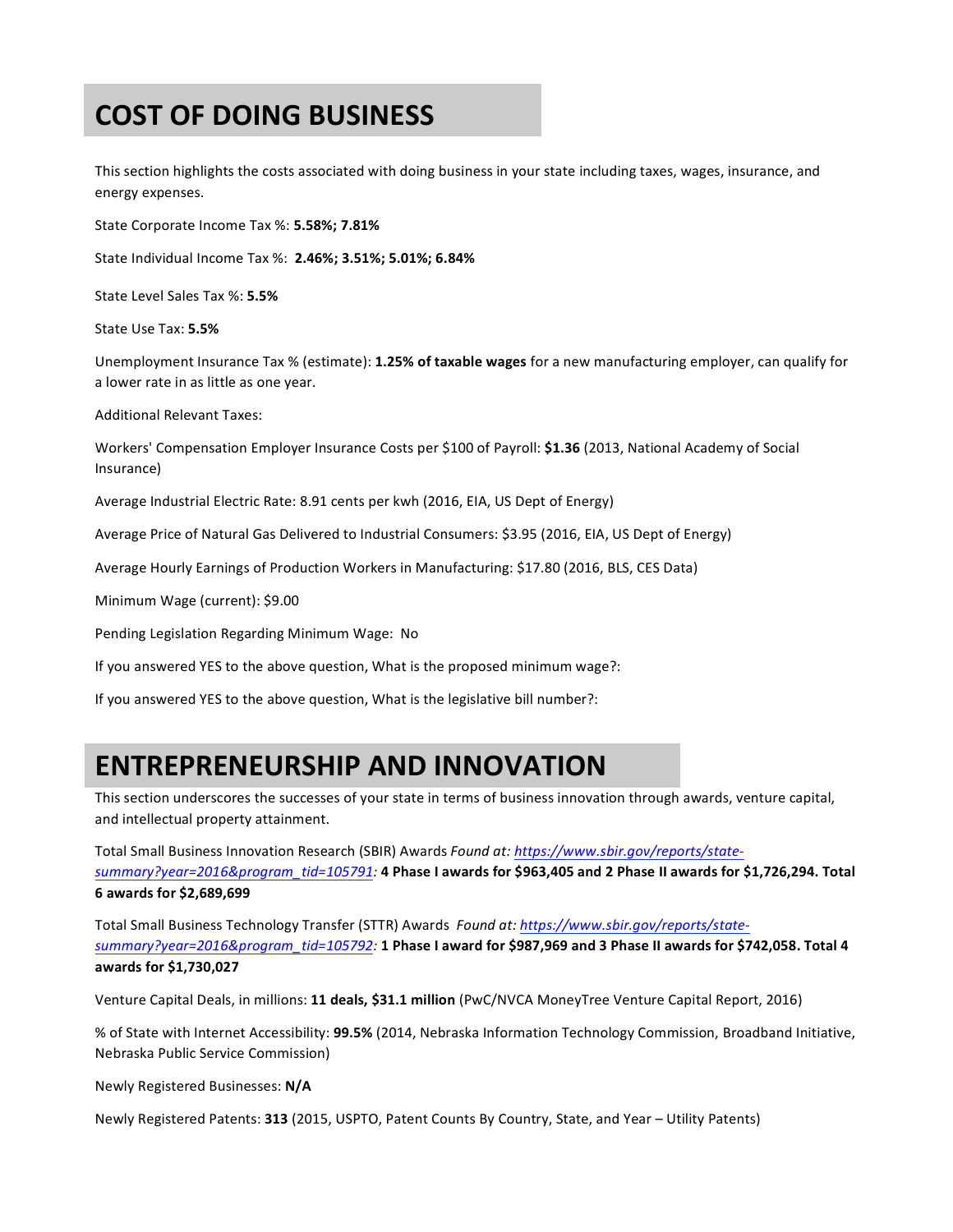# **FOREIGN DIRECT INVESTMENT**

This section provides insight into the amount of current investment overseas and the potential state market for manufacturers to reshore.

Foreign Direct Announcements: **55**

Foreign Direct Employment: **32,500** (2017 BEA)

Foreign Direct Investment, in millions: \$7,259.6 (between 2009 and 2016)

# **TRANSPORTATION AND INFRASTRUCTURE**

This section sheds light on the basic infrastructure of your state and what a company can expect in terms of the logistics of shipping their product.

Number of major 2 or 4-Lane Highways running through state: 1 Interstate, 13 federal highways

Number of major railways going through state: 2 BNSF, Union Pacific

Number of major ports connected to state: 0

Number of airports throughout state: 232 (2016, NE Dept of Transportation)

Number of International airports throughout state: 0

Number of distribution centers: **63**

Number of foreign trade zones: 2 FTZ No 19 (Omaha) and FTZ No.59 (Lincoln)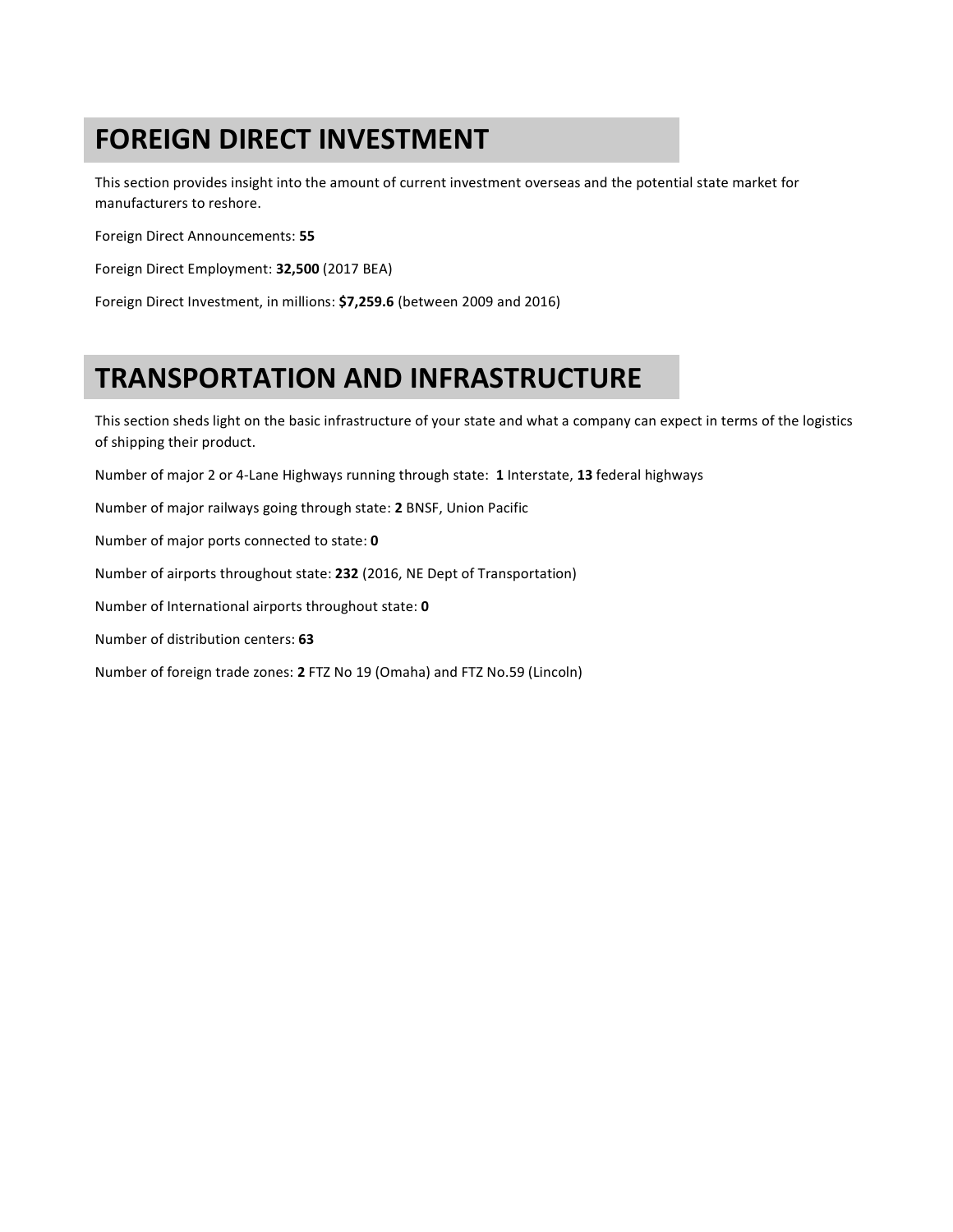## **INCENTIVES**

Different states offer different incentives to entice companies to move to their state. This section will allow you to highlight these incentives.

#### **Pending Legislation**

Proposed Incentives Currently Pending Approval (Y/N): Yes

If you answered YES above, Please describe the pending incentives including the bill number if applicable: LB546— Simplifies administration, applications and verification processes of the Nebraska Advantage Act.

LB 557-Replace the Nebraska Advantage Act with the Great Opportunities Act.

#### **Cash Incentives**

Does your state provide any CASH incentives? (Y/N): No

If you answered YES above, Please provide details of this incentive including the contact information and website if applicable: 

#### **State Tax Credits**

Does your state provide any Tax Credit incentives? (Y/N): Yes

If you answered YES above, Please describe the available tax credits: Compensation credits and investment credits through the Nebraska Advantage Act. https://opportunity.nebraska.gov/wp-content/uploads/2016/06/Nebraska-Advantage.pdf

#### **State Tax Exemptions**

Does your state provide any Tax Exemptions? (Y/N):

If you answered YES above, Please describe the available tax exemptions: Manufacturing machinery and equipment **and energy used in manufacturing.**

#### **State Grants**

Does your state provide any Grant incentives? (Y/N): Yes

If you answered YES above, Please describe the available grants: Nebraska has a number of programs that offer grants for economic development projects. These include the Site and Building Development program which provides funds to eligible businesses for land and building acquisition, construction, site preparation, infrastructure improvements, and other uses. http://www.neded.org/program/site-and-building-development-fund-sbdf/

#### **State Loans**

Does your state provide any Low-Interest Financing incentives? (Y/N): No

If you answered YES above, Please describe the available financing opportunities:

#### **Training Programs**

Does your state provide any Specialized Training Program incentives? (Y/N): Yes

If you answered YES above, Please describe the available training programs: Customized Job Training program. Provides grants to eligible businesses for on-the-job training, classroom training at job site or at a local community college, tuition & fees, training manuals. https://opportunity.nebraska.gov/program/customized-job-training/